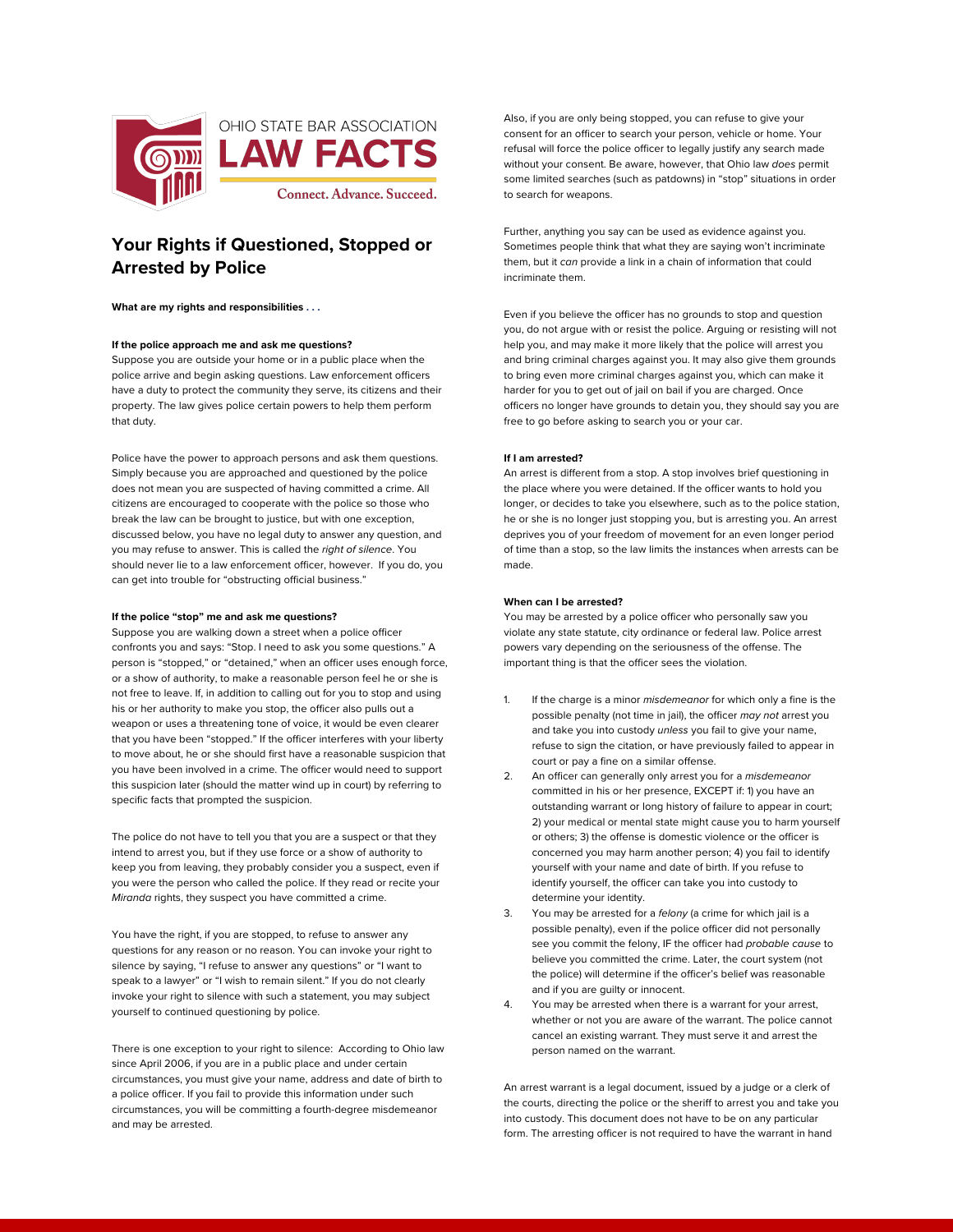when you are arrested. The officer must show you the warrant within a reasonable time after you are arrested and give you a copy. If the officer fails to do so, tell your attorney later.

Even if you believe the officer has no grounds to arrest you, do not argue with or resist the police. You have no right to argue about why you are being arrested or about your guilt or innocence at the time of the arrest. Arguing or resisting will not help you. It will mean the police can bring additional criminal charges against you, and may make it harder for you to get out of jail on bail if you are charged.

- Again, do not argue with the police.
- Never resist your arrest. Do not run away.
- Never resist the arrest of another person.

## **What are my rights if I am arrested?**

1. An officer who wants to ask you questions other than your name and address must advise you that you have a right not to answer the questions.

2. You have the right to be told why you are being arrested and the nature of the charges against you (the crime for which you are being arrested). If you are arrested on a warrant, you have the right to see the warrant within a reasonable time after your arrest, to read it and make sure your name appears on it, and to see the charge against you.

3. You have the right to be told your constitutional rights ("*Miranda"* rights) before being questioned following your arrest. These *Miranda*  rights are:

- The right to remain silent and not answer any questions;
- The right to know that if you *waive* (give up) your right to remain silent and *do* answer questions, the police can use your answers against you in court;
- The right to stop answering questions at any time and talk with an attorney, even if you have begun to answer questions; and
- The right to speak privately with an attorney before answering any questions or signing anything.
- If you cannot afford an attorney and if the crime that prompted your arrest has jail time as a possible penalty, you also have a right to have an attorney appointed to represent you at no cost to you before being questioned, and to have that attorney with you during any questioning to which you may later agree to submit.

You CANNOT be penalized for refusing to answer an officer's questions. If you try to cooperate by answering questions while you are being held in police custody, you may create difficulties for your lawyer in defending you. ALWAYS ASK TO SPEAK TO A LAWYER.

4. You also have the right to:

- Contact, by telephone or otherwise, a responsible person, to tell him or her you have been arrested and what the charges are. You are not limited to one telephone call if more calls are needed to contact someone.
- Refuse any physical or chemical test (such as a polygraph "lie detector," breathalyzer, intoxilizer, field sobriety tests or physical performance tests such as walking a straight line or making other movements, the look-at-the-pen test, or mental ability tests

like reciting the alphabet or doing math) until you can talk to your lawyer.

- Have your attorney present at any line-up or other identification procedure in which you are viewed by possible eyewitnesses to a crime.
- Reasonable bail or bond to secure your release from jail unless you are charged with a capital crime. Usually a judge sets the bail or conditions of your release. If you are charged with a misdemeanor, and if no judge is available, the police may, at police headquarters, accept bail in accordance with rules established by the judge.
- Be brought before a court as soon as is reasonably practicable after your arrest, so that you can request a preliminary hearing to test the basis of your arrest and/or trial to determine your guilt or innocence.

### **If I am arrested, what will the police do?**

The police will search you for weapons, handcuff you, transport you to jail, and photograph and fingerprint you for identification.

If you are not under arrest or if police do not have a search warrant (a court order allowing them to search), the police may ask you to let them search your car, your home and/or other possessions. *You can refuse to consent to these searches*.

You have a right to be free from unreasonable searches and seizures. Most of the searches for which an officer might ask your consent would require the officer to first get a warrant from a judge, *unless you consent and give up this right.*

Only a judge can decide whether the search is proper before that search is conducted. There is no penalty for exercising your right to have the judge decide whether to allow the search. Your refusal to consent to a search cannot be used against you.

If you are unsure how to respond to an officer's request, assert your right to counsel and discuss the request with your attorney before doing or saying anything.

Since July 1, 2011, Ohio law has required that a law enforcement agency must collect and forward a DNA specimen to the Bureau of Criminal Identification and Investigation when the agency arrests a person 18 years or older for a felony.

# **Do's and don'ts during arrests and custody**

Do not argue with the police. You cannot talk your way out of being investigated, arrested or prosecuted. Any explanation you give the police may give them more information than they already have, so it's often wise to save your explanation and defenses for court.

If you have been arrested, the police believe you committed a crime. Their job is to investigate and gather evidence. Telling the police your side without a lawyer present is usually a bad idea, even if you believe you have done nothing wrong. Always pay close attention to what happens when you first encounter the police and afterward. Try to memorize who was there to see and hear what happened. Sometimes the court needs to look into what happened to you while you were in custody. It will help you if you can later fully inform your counsel about these events.

Do not tell your family and friends all about it or ask non-lawyers for legal advice. It is possible that they may be ordered to appear at trial to repeat what you said.